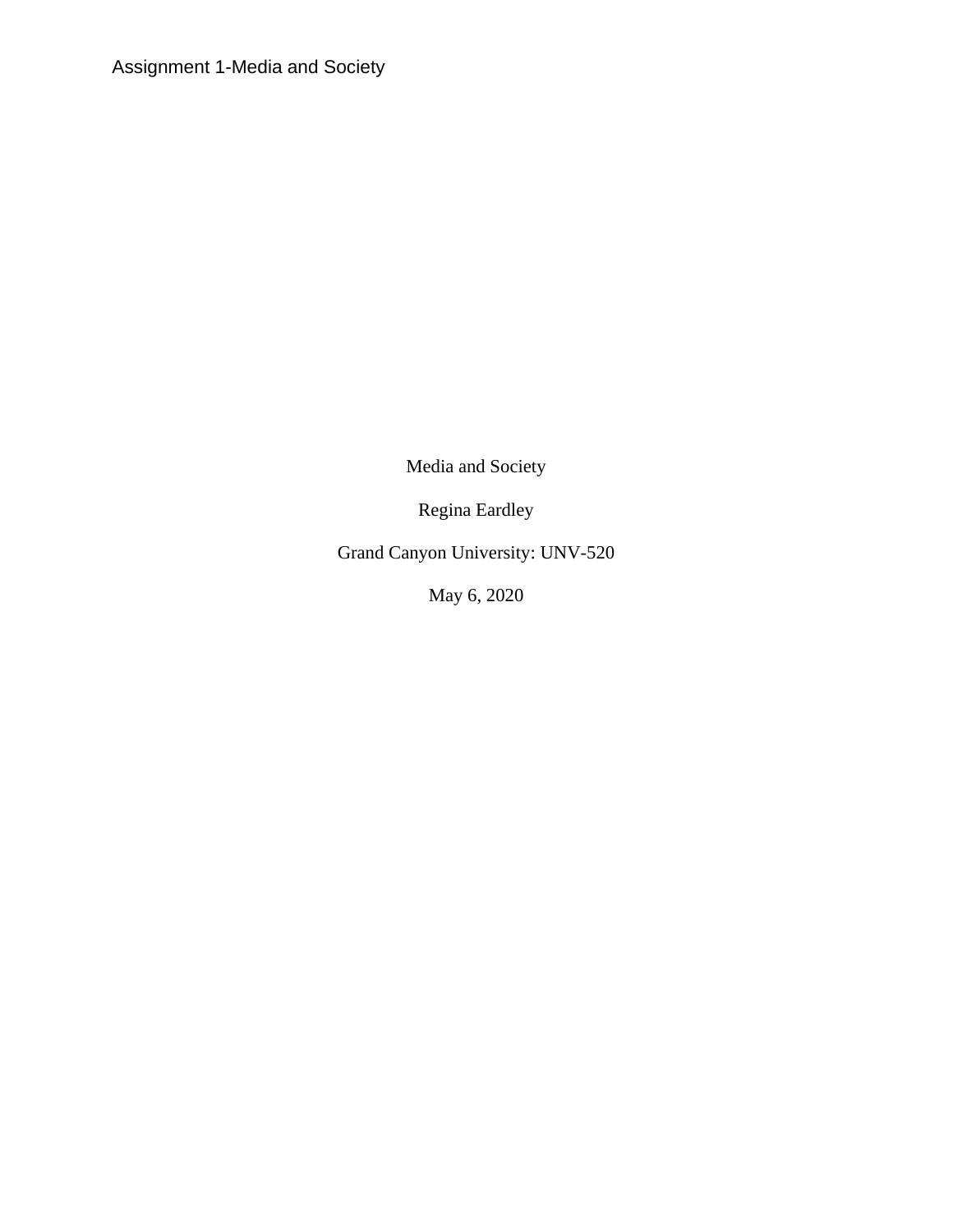The face and definition of media has evolved over the past twenty-five years more than any other time in history. We have moved into a society inundated with a buffet of media and content. This, in and of itself, presents positive and negative consequences. Receivers can feast on most any information from a handheld device. From a positive viewpoint, Estrin and Gill (2019), point out content can quickly and cheaply be created and distributed globally by anyone. Looking back to the 1994 MCI commercial starring Anna Paquin, she declares, "the information superhighway is the road to connect all global points" (Frith, 2018). Our quick access to information is an important source of employment and education (Scharrer & Ramasubramanian, 2015). However, this evolution of speed and breadth comes with a price. We have enormous bits of digital pollution that have become detrimental to our well-being (Estrin & Gill, 2019).

## **The Good, the Bad, the Ugly**

While traditional media such as newspapers, magazines and television programming still exist, the internet provides a far greater reach at a reduced financial cost; however, there is a cost. Tools intended for positive social engagement, collaboration and networking have been harnessed into traps to commit crimes, distribute pornography and solicit terrorist (Estrin & Gill, 2019). These changes threaten our culture and our value system. There are studies and concerns over increased online threats and bullying, video game addiction, human trafficking, and an overall inability to focus. Dangers such as these extend beyond the screen and envelop our mental chemistry.

One of the consequences of the vast databases of knowledge is the onset of artificial intelligence and the lack of a plan in how to wrangle it (Estrin & Gill, 2019). With each click and scroll, information is gathered without a way to audit the vulnerabilities of how it may be used. Without proper guidance and training end-users put themselves in harm's way. Algorithms are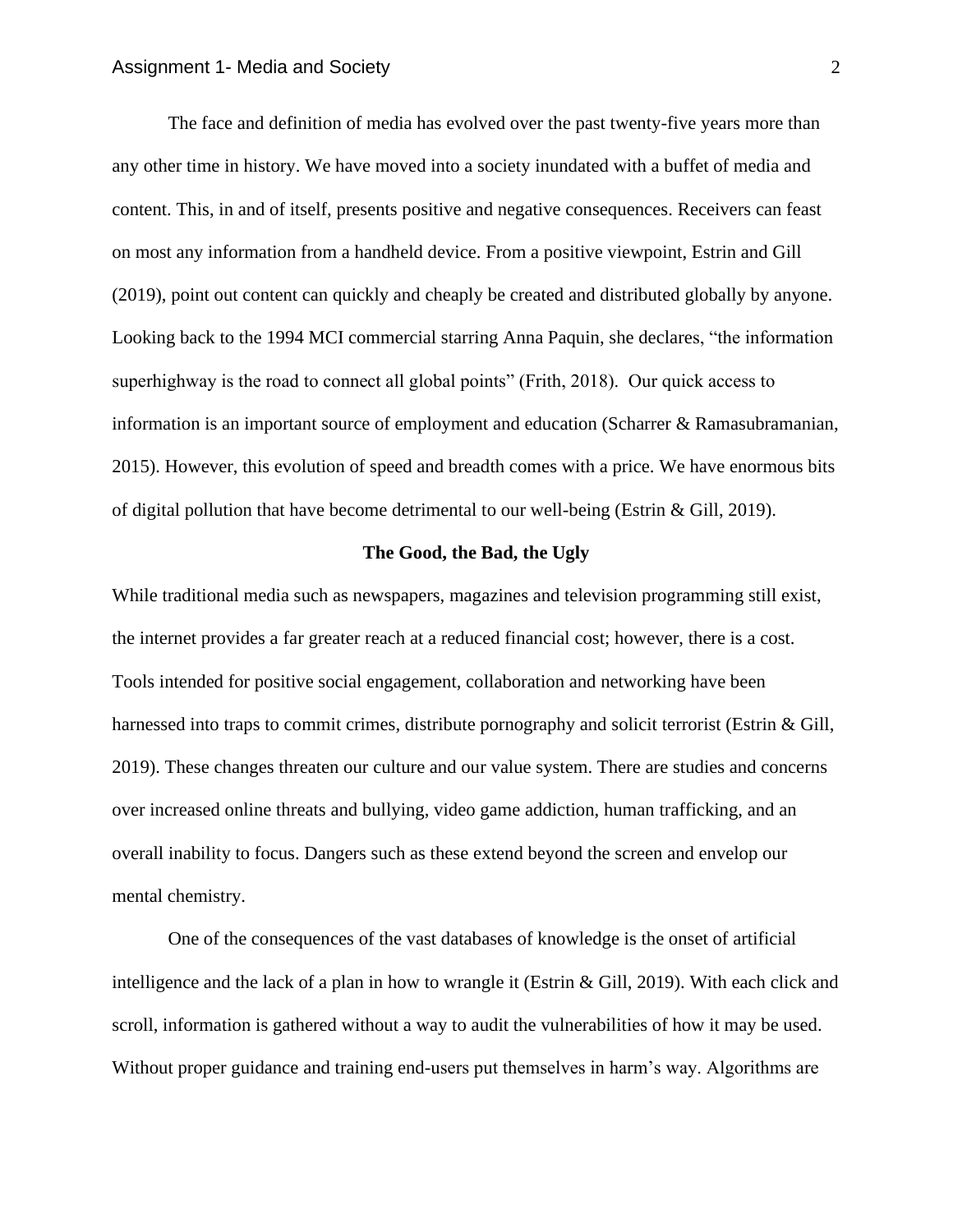## Assignment 1- Media and Society 3 3

used for commercial purposes without controls or management, and as they advance in intelligence, social issues increase. The need for engagement has superseded value-based content and as a society we have become dependent on the instantaneous rush of information.

The ability to quickly upload content and extend all borders is responsible for increasing global e-commerce (Huffman, 2018). However, there is a distinct division in access and training that has created a gap among classes. If we look to history, we are reminded during the Middle Ages, it was primarily the priests and upper class who had access to education and could read and write (Scharrer & Ramasubramanian, 2015). Much like the divide of that period, we see a separation of societal classes, and if it is not addressed, it will create a widening of the classes. Without adequate equipment, internet access and training, a new digital language allows one group to evolve, while the other group is suppressed. Amidst the pandemic of 2020, as educators and students moved learning online, thousands of students will feel the gap. Many students living at the poverty level have no access to computers. Others living in remote or rural areas do not have reliable internet access. Public and private schools do not have adequate resources to penetrate the deficit. Administrators scramble to develop a plan to provide education for these students. We are living in a historic deepening of the digital divide.

### **Understanding Media Literacy**

It is important to understand media literacy which includes both the role and power media has in our society (Scharrer & Ramasubramanian, 2015). By understanding who owns the media, what agenda or purpose they have and what actions are expected by their content, we can better make independent decisions. Just as the development of mass media during the Industrial Age was about creating profits from the mass markets, much of today's digital media uses algorithms to target personal preferences for economic growth.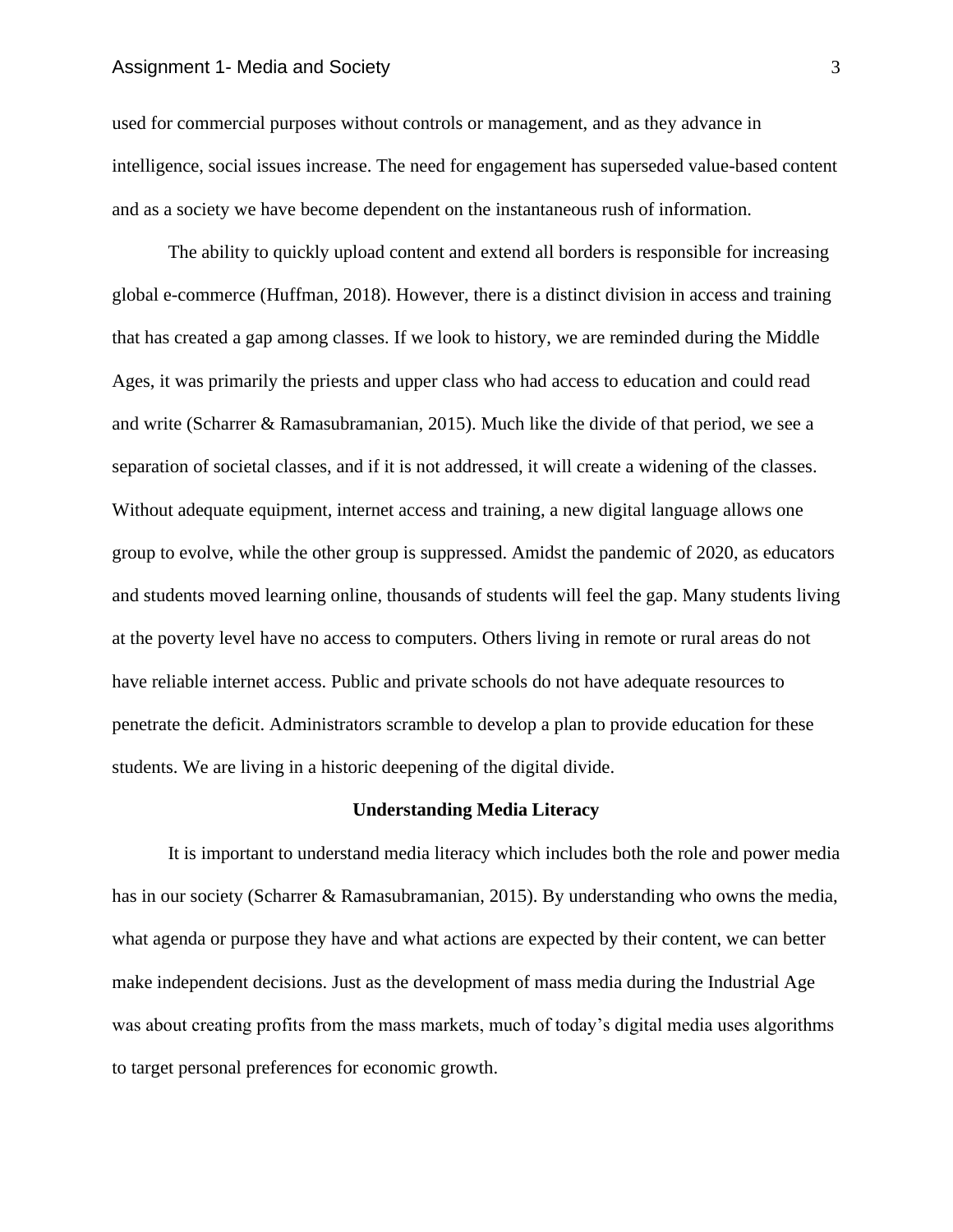### **Cluttered Content of the Future**

Scharrer and Ramasubramanian (2015), pose the question of whether media created culture or culture creates media. From the storytellers of Beowulf to the social media platforms of Zuckerberg, and throughout the ages, media and society have always evolved and adapted. While our models have changed to view information workers as those who create, process and store information, we must acknowledge that we are all information workers. In contrast to historical Agriculture and Industrial societies where only storytellers or reporters shared the news, the line has blurred and today everyone has a potential voice. The internet, faster access, and handheld devices have all played a part in the development of an information society. As technology evolves and media ownership changes, so does our culture. We have seen developments in how we communicate over the past 20 years equal to that of a hundred years prior. If this speed and breadth continues, the trajectory for the future is for digital overload. Efforts will have to be made to control the clutter, harassment, misinformation and foul uses associated with digital media (Estrin & Gill, 2019). These issues are not completely unstoppable, however, as a society, we must discern what amount is tolerable in relation to the benefits of instant global information. If controls are not set, we may end up adapting to technology, rather than technology and media adapting to humankind.

Forms of media have evolved from an orator telling a story on a hillside in ancient Athens, to an entrepreneurial gamer live-streaming and narrating himself from his parent's basement in Toledo on social media. Communication is still exchanging meaning, even if the meaning is not profound, according to Sharrer and Ramasubramanian, (2015). Everyone has a message. Today media allows us to share information worldwide with a single keystroke. This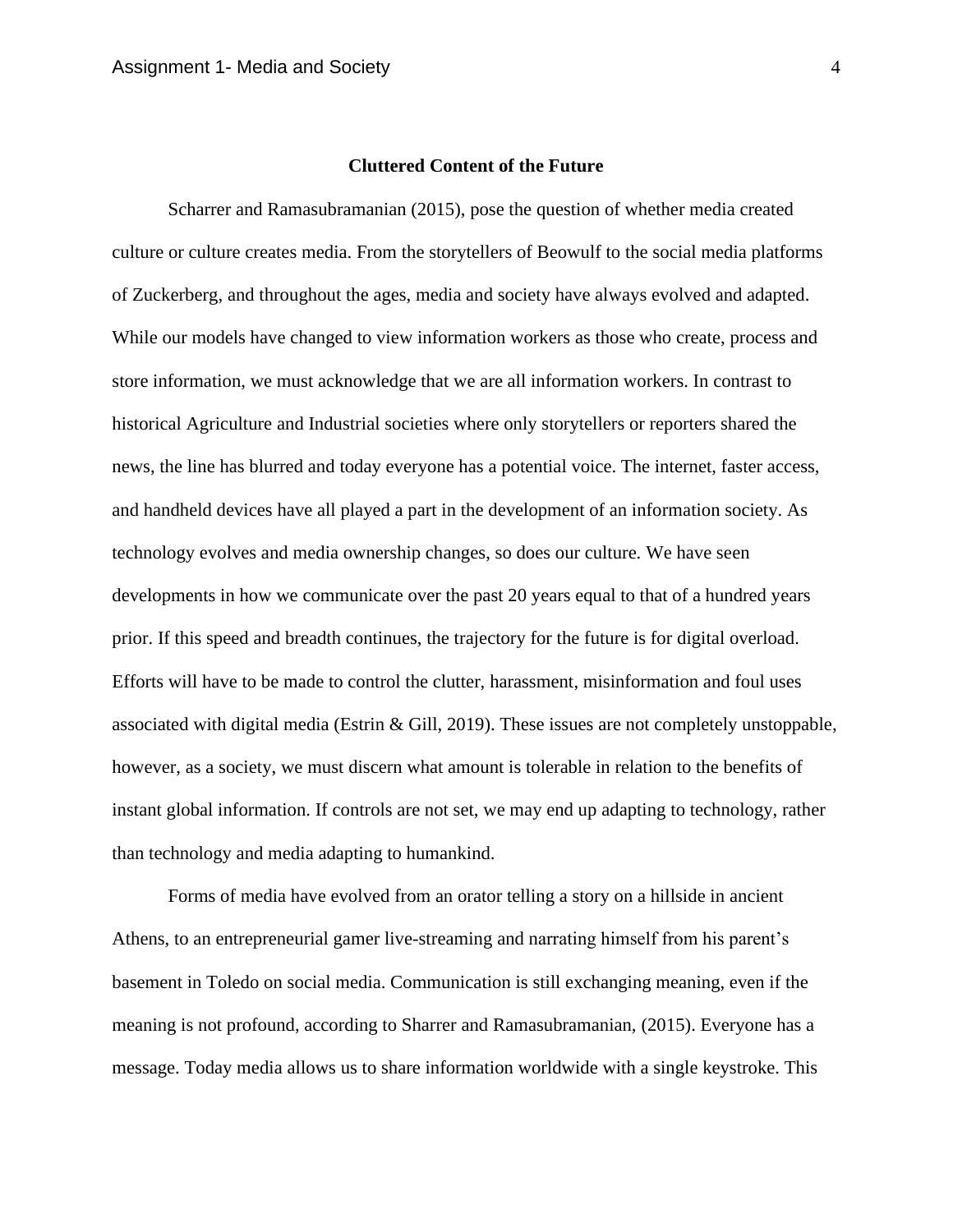# Assignment 1- Media and Society 5 5

transformation of media has provided a source of employment, income, and increased education for many, however, if we do not address the digit divide between those with access and training and those without, we will see a gap like that of the Middle Ages. Furthermore, media literacy must bring about awareness of mental health and addiction to digital content. The reliance on digital platforms and social media for information and connectedness is prevalent. One of the considerations we have going forward is who will be responsible for managing content and what is done with it. As a society, we must decide if culture is following media or if media will adapt to culture and in doing so, we must discern the value of content over clutter, noise and harm.